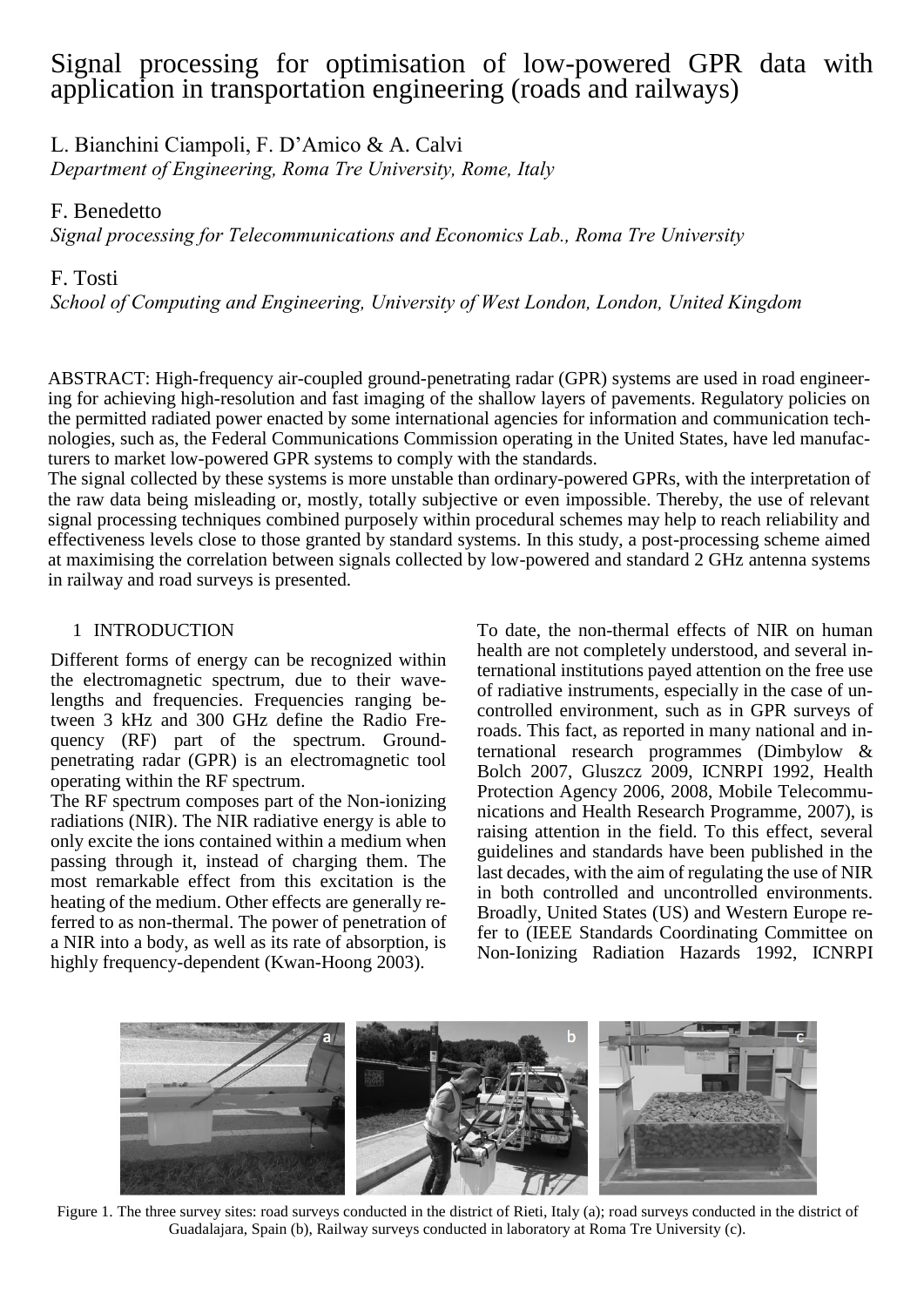1992) whilst Russia, China, and Eastern Europe comply with (Sanitary Norms and Regulations. 1996). Typically, these science-based standards set a maximum permissible exposure (MPE) in terms of field strength, power density and time-averaged rate of energy transfer. Particularly, the US Federal Communications Commission (FCC) integrated the most common standards into a regulatory policy (FCC 1997).

More specifically in the area of GPR, manufacturers have to comply with different regulations on the power emission limit, and the challenge is mostly in countries like US where the threshold for maximum power emission is very low. As a consequence of a lower radiative power, these types of GPR systems exhibit worst performances in terms of signal-tonoise (SNR) ratio.

This work aims at evaluating the potential of lowpowered systems in civil engineering applications. In particular, a dataset of GPR signals have been gathered from surveys carried out on different transportation infrastructures with both standard and low-powered systems. In this study, the results coming from the different systems have been compared, and a postprocessing scheme for optimizing the information from the low-powered signals is proposed.Getting started

### 2 THE DATASET

In order to evaluate different conditions that are most likely to be encountered on site in transportation engineering applications, both road and railway GPR





Figure 2. *–* Low-powered (a-b) and standard (b-c) raw GPR signals.

surveys have been performed. According to the scope of this study, the same road and railway sections have been surveyed by means of both standard and lowpowered systems. Pulsed GPR systems equipped with horn antennas and central frequency of 2000 MHz, were used. They were set to operate suspended in the air at 0.40 m height from the road/railway surface. The systems are manufactured by IDS Georadar and are actually identical in the whole set of components, with the exception of the radiative power. As far as the experimental frameworks are concerned, GPR surveys have been carried out at three different sites. In particular, road surveys have been performed over two different sections, located in the district of Rieti (Italy) and in the district of Guadalajara (Spain). In these surveys, the antenna was mounted onto an instrumented vehicle, and supported by a wooden framework. A third static data collection for railway engineering applications has been carried out in laboratory environment at Roma Tre University, over an experimental setup reproducing a ballasted railway track-bed. The data collections from the three survey sites are depicted in Figure 1. For sake of consistency, since the tests collected over the railway track-bed were static and, hence, produced a single A-scan, a single trace was also selected along the scanned sections for both the aforementioned road surveys. To ensure that the A-scans collected with the different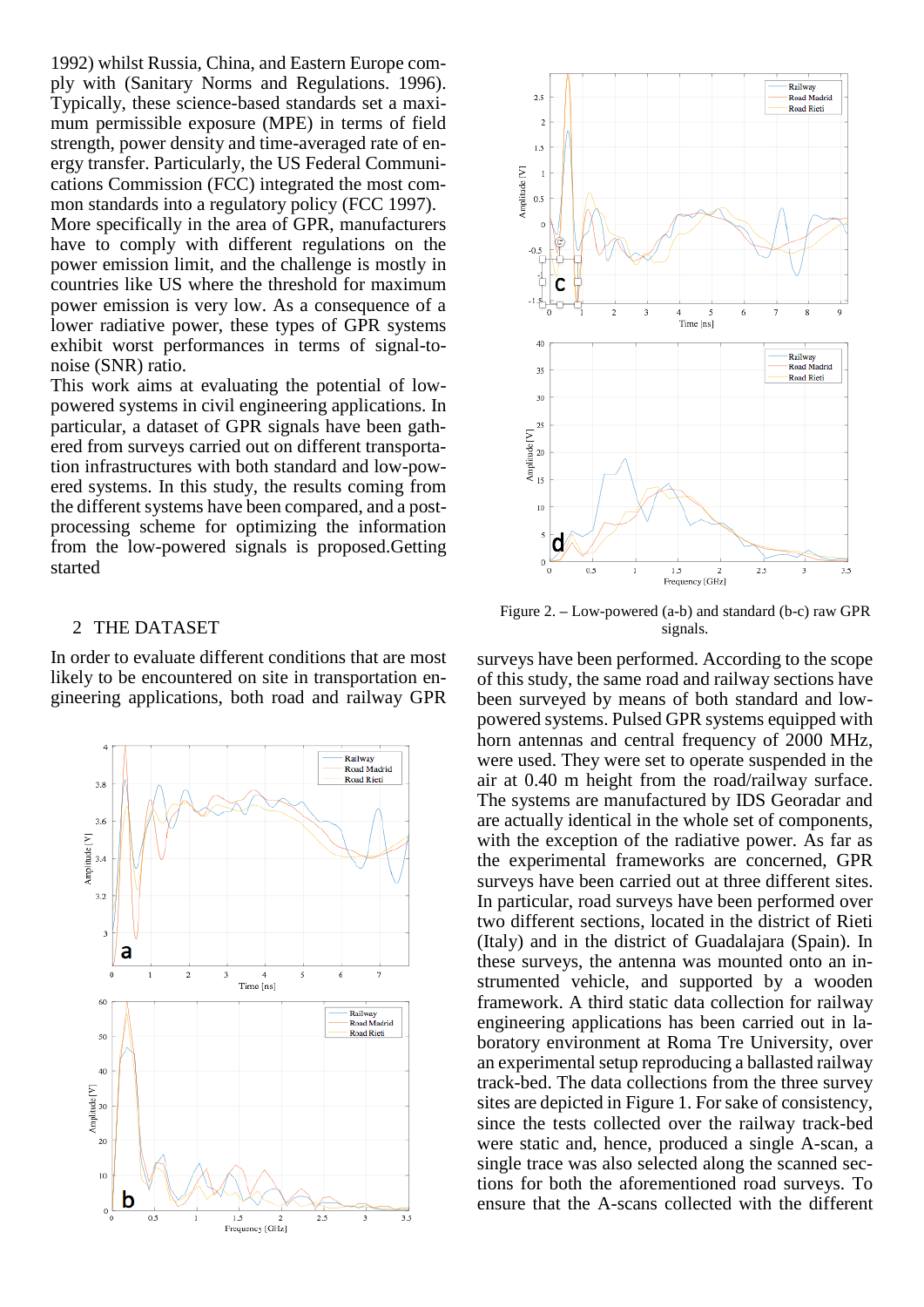GPR systems, are referred to the same geographical position, GPS coordinates have been matched.



Figure 3. *–* Low-powered (a-b) and standard (b-c) GPR signals, after the standard band-pass filter application.

### 3 DATA POST-PROCESSING

Figure 2 shows the raw GPR traces, collected with the two antennas, both in the time and frequency domains. As clearly visible, low-powered signals are much more affected by noise, to the point that it is almost impossible to recognize the reflection peaks related to the dielectric discontinuities (Figure 2a). In more detail, it is worth noting the peaks of amplitude back-received at approximatively 200 MHz in the low-powered spectra (Figure 2b), which are to be related with noise and tend to "blind" the signal contributes.

Thereby, the analysis of the raw data suggested that, by filtering out the lower frequency components from the spectra, useful information could have been

retrieved. Accordingly, after a preliminary zero- offset removal, a band-pass filter was applied to the whole dataset. As a common practice (Benedetto et al. 2016), the bandwidth included between the two cut-off frequencies has been set, in both cases, as 1.5 times the nominal frequency. As a result, the highpass and low-pass frequencies have been set as 500 MHz and 3500 MHz, respectively. For sake of comparison, the amplitude has been normalised. In Figure 3, the effect of the band-pass filtering on the signals is shown. The benefit led by the procedure is clearly noticeable, especially for the low-powered case. It is now possible to recognize different amplitude peaks, deriving from the reflections at the interfaces of layers (Figure 3a). On the other hand, the low- powered spectra appear more chaotic than the regular ones, which is most likely due to the lower SNR ratio. Also, Figure 3b still shows a low-frequency peak at 550 MHz, hardly linkable with informative content. Accordingly, in order to maximise the likelihood between the two systems, a specific high-pass frequency needs to be set when processing low-powered data.

#### 4 POST-PROCESSING OPTIMISATION

Using the data collected by GPR with standard radiated power as a reference, new band-pass filters were applied to the low-powered signals with differently



Figure 4. *–* Curves fitting the correlation coefficients calculated for different high-pass frequencies.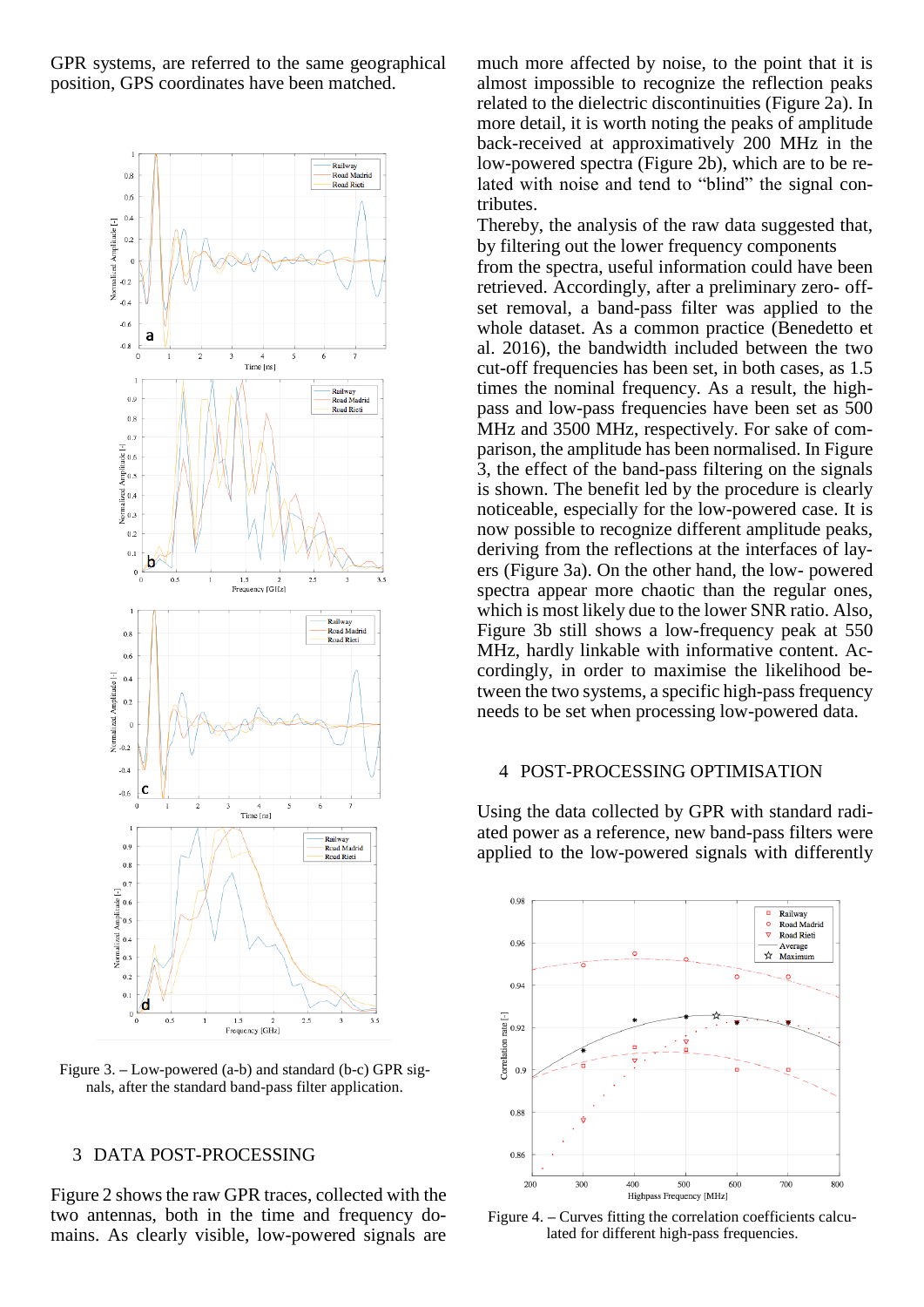set high-pass frequency values, in order to reach the



Figure 5. *– Comparison between Low-powered and standard signals for Railway (a), Road Madrid (b) and Road Rieti (c) tests.*

best matching between the data collected by the two systems. In particular, the range spanning between 200 MHz and 700 MHz has been tested, with steps of 100 MHz.

As reference parameter for the maximisation procedure, the correlation coefficient (*CC*) between the signals collected with different systems was taken and calculated as:

$$
CC = \frac{\sigma_{xy}}{\sigma_x \sigma_y} \tag{1}
$$

with *X* being the low-powered system signal, *Y* being the standard system,  $\sigma_x$  and  $\sigma_y$  being their standard deviations, and  $\sigma_{xy}$  being their covariance. For each test condition, five correlation rates have been computed, with respect to the five tested high-pass frequencies. The curves fitting these five values are representative of the effectiveness of the filter in reducing the discrepancy between the two signals.

In order to reach a processing scheme suitable for every conditions that can be tested in the transportation infrastructures surveys, a fourth curve, fitting the average correlation rates calculated for each processing condition, has been calculated. Accordingly, the frequency related to the maximum of this curve indicates the optimal high-pass frequency required to maximise the effectiveness of the low-powered sys-

tems. The optimisation procedure is depicted in Figure 4, and a maximum band-pass frequency value of 560 MHz is defined. This implies a shrinkage of the bandwidth from 1.5 to 1.45 times the central frequency. In Figure 5, instead, the comparison between the low-powered and standard processed signals is shown, for each test. As clearly visible, the application of such a scheme led to encouraging results.

#### 5 CONCLUSIONS AND FUTURE PERSPECTIVES

This study deals with the performance analysis of low-powered GPR systems, equipped with horn antennas with central frequency of 2000 MHz. In order to evaluate the capability of such devices to detect targets in transportation engineering surveys, three experimental activities have been arranged for collecting GPR data with low-powered and standard systems, in both railway and road environments. The analysis of the raw data emphasized the need for using bandpass filters, to cut the noise contribution, which was very significant for the utilised low-powered system, especially at lower frequencies. Furthermore, the study highlighted that different filter bandwidths are required, whether the low-powered or the standard system are considered. Accordingly, by taking the standard signal as a reference, an optimum procedure has been developed for defining the best high-pass frequency to use in low-powered systems. The main purpose of this was to minimize the discrepancy between the signals, and maximising the effectiveness of low-powered antennas. As a result, an optimal high-pass frequency value of 560 MHz was defined.

Future efforts in the field are to be focused on a similar identification of the high-pass frequency for GPR systems with different central frequencies, as well as on widening the range of test conditions and reaching a higher statistical significance.

### ACKNOWLEDGEMENTS

The authors would like to express their gratitude to Mr Spartaco Cera, from Roma Tre University, for the valuable support given during the field activities. Special thanks to IDS Georadar for the precious collaboration in supplying part of the radar equipment. This work has also benefitted of the activities carried out within the EU funded COST Action TU1208 "Civil Engineering Applications of Ground Penetrating Radar."